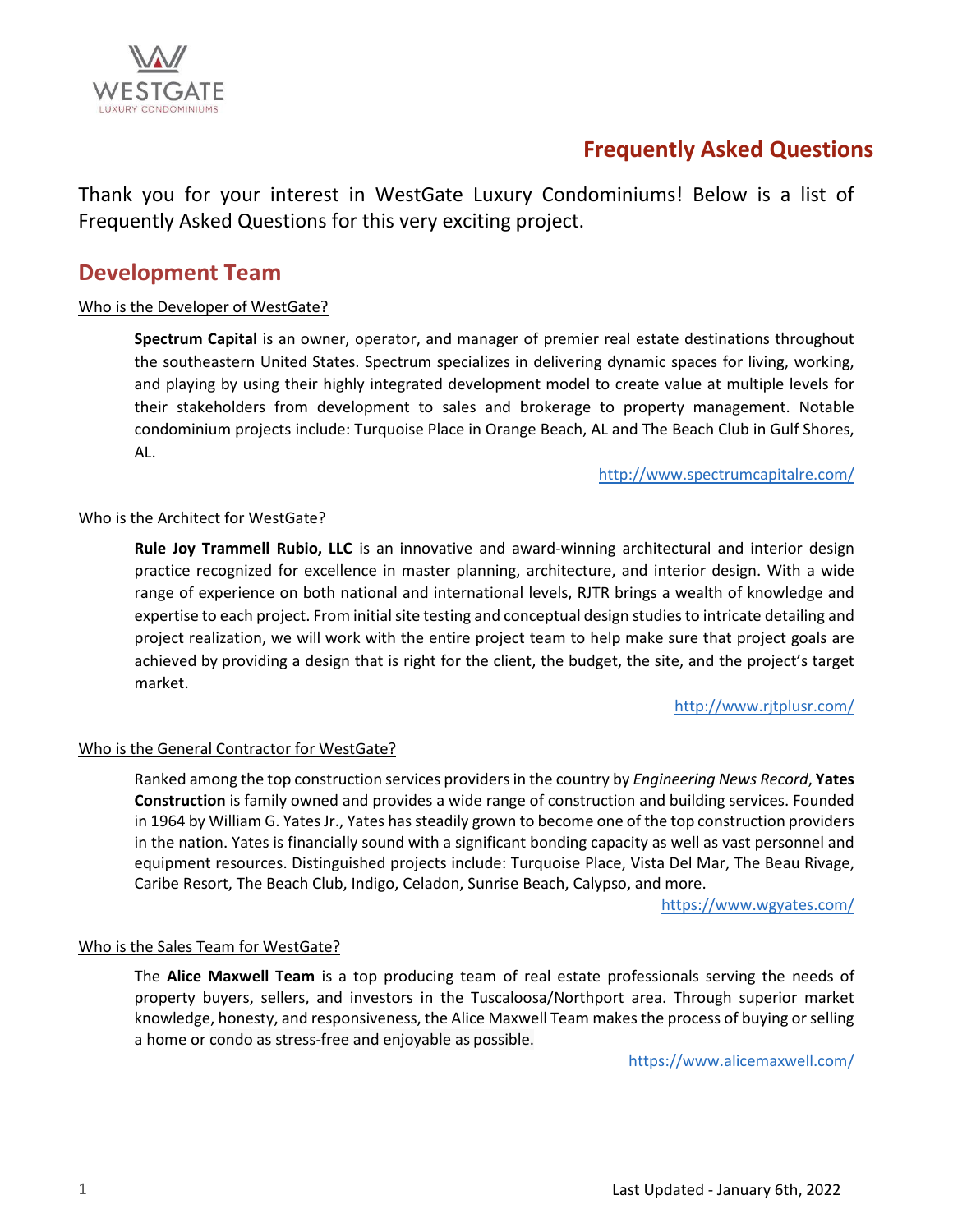

## **Project Basics**

### What is WestGate?

WestGate is designed as a second home for University of Alabama football fans and enthusiasts. The 7 story, new-construction project consists of 1-, 2-, 3-, 4-, and 5-bedroom finished residences, including townhomes, sitting atop a 2-story, secured parking deck. The concrete-frame building is clad in glass, brick, stucco, and cast stone. The facade has a unique, 4-story "A" referencing the University of Alabama. The residences are designed to foster the gameday atmosphere with large kitchens, dining and living areas, wet bars, and spacious balconies. Most residences also include a bonus area. The SkyGate Club and rooftop terrace are designed with the Alabama football enthusiast in mind, with a pool table, an indooroutdoor bar, multiple television monitors, and comfortable lounge seating. Private lockers are provided in the SkyGate Club for Ownersto store their beverages. The expansive 5,000 square foot rooftop terrace has a glass railing system with views across Wallace Wade Avenue to Bryant-Denny Stadium and overlooks the Walk of Champions.

### How many residences does WestGate have?

79 residences; a breakdown of residences per floor is below:

| Floor | # of Residences |
|-------|-----------------|
| ੨     | 20              |
|       | 17              |
| 5     | 19              |
| 6     | 15              |
| PН    |                 |

### **Building Amenities**

### Is there a front desk?

Yes, it is staffed during normal business hours and facilitates the operations of WestGate.

### How many elevators?

There are three elevators. Two are passenger elevators with an inside cab width of 6'-2", depth of 5'-3", and height of 9'-8". The doors measure 3'-6" wide by 8' tall. The third is a larger service elevator, which will double as a passenger elevator. The inside cab of the service elevator measures a width of 5'-4", depth of 8'-2", and height of 9'-8". The service elevator doors measure 4' wide by 8' tall.

### Is there a fitness room?

Yes, there is a 465 square foot fitness room on Level PH. It is equipped with Matrix cardio equipment – two treadmills, two ellipticals, and one recumbent bike. A limited amount of Matrix strength equipment is also available in the offering – a functional trainer, leg press and adjustable bench with dumbbells.

### Is the SkyGate Club catered on gamedays?

Yes! The COA sponsors gameday catering, so you can leave the cooking to us and enjoy time with your family and guests.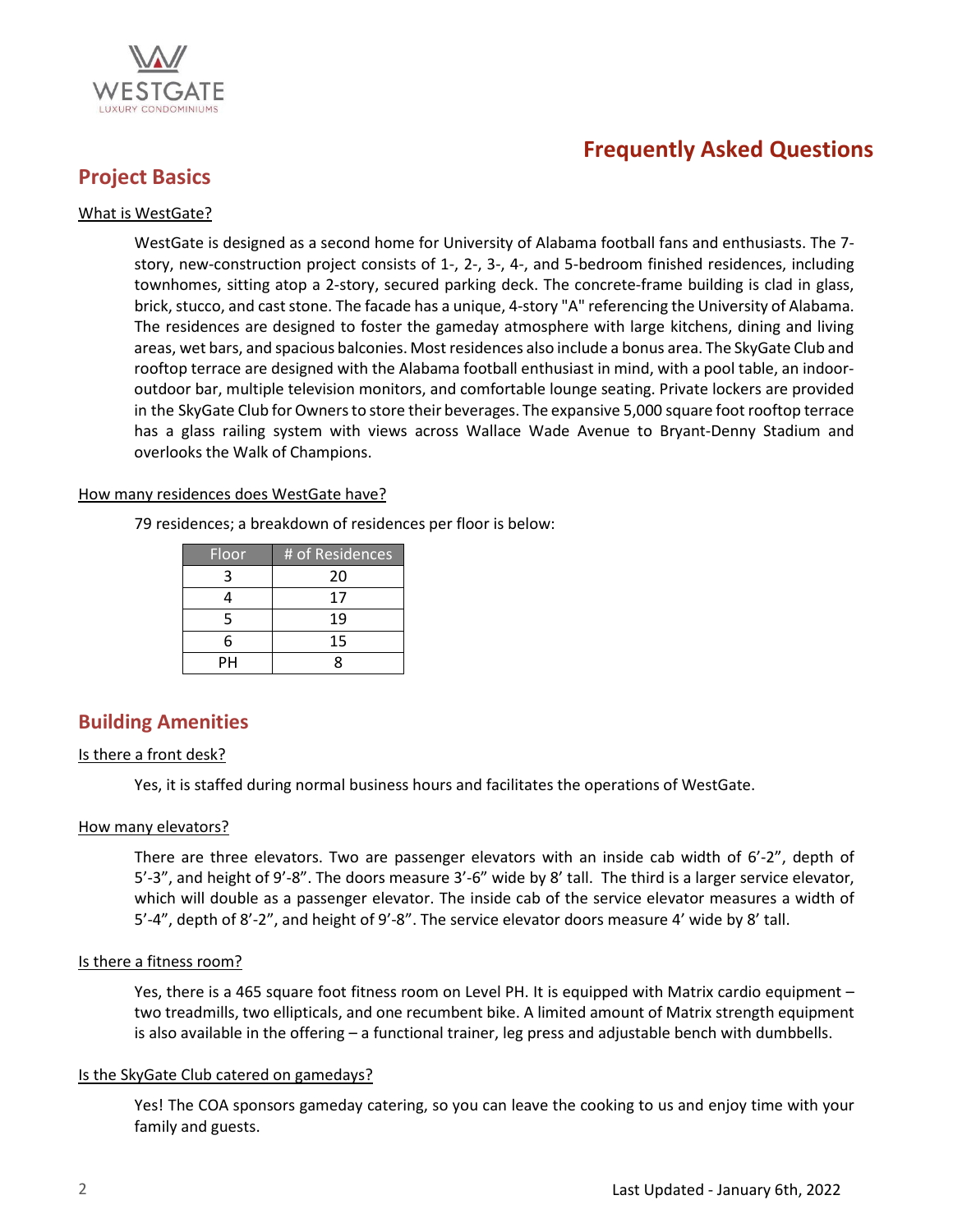

### Who can use the SkyGate Club?

Any Owner or guest of an Owner (limits apply).

### What limits apply?

The number of persons permitted to attend the SkyGate Club on gameday correlates with the number of bedrooms in each residence. Here's a breakdown:

| # of Bedrooms | # of Permitted Persons |
|---------------|------------------------|
|               |                        |
|               |                        |
|               |                        |
|               | 10                     |
|               | 17                     |

### How are mail and packages be handled at WestGate?

There is a mail room located on Level 1 with a secured package center located conveniently next to the mail room for all deliveries.

### **Unit Details**

### How many square feet is each residence?

The residence sizes may be found on the website. <https://www.westgateal.com/condos/>

### What are the prices?

Prices start in the mid \$600,000s for a 1-bedroom/ 1-bathroom residence and range up to \$2,599,000 for a 5-bedroom/ 5-bathroom residence.

### What are the ceiling heights?

The ceilings are nearly 10' on Levels 3 through 6, and 12' on Level PH.

### How large are the balconies?

Very generous – approximately 9' deep. They are different for every residence type, so ask your realtor to look up the exact size for your residence.

### What types of appliances are in the residences?

The residences feature Wolf and SubZero kitchen appliances and an Asko dishwasher. The contemporary Wolf cooktop is a natural gas model. GE washers and dryers are installed.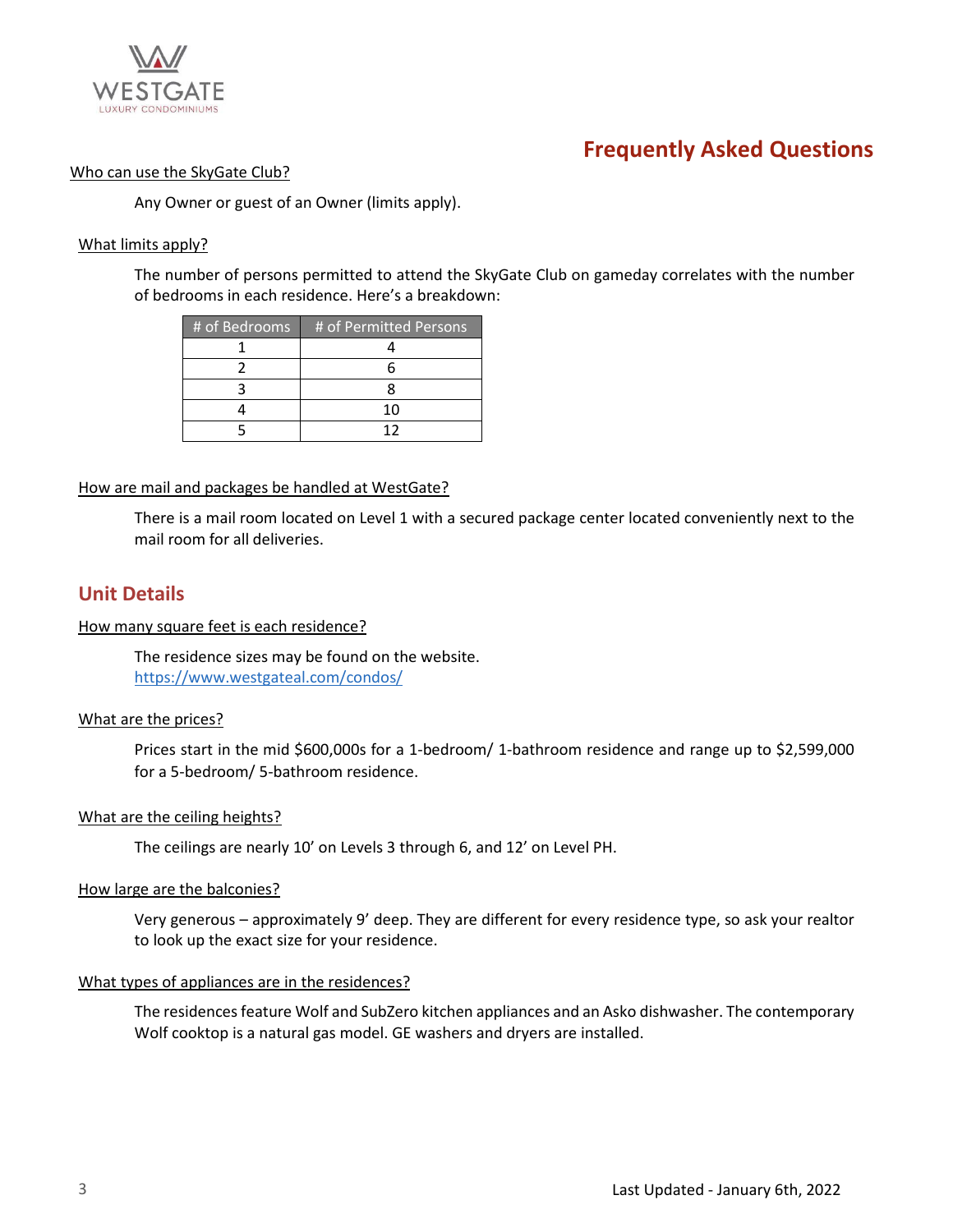

### Are grills permitted?

Yes, the COA has some policies in place for safety and to protect property values by keeping the building looking uniform. Each residence hasa natural gas hook-up on the balcony.

### What kind of heating and cooling units have been installed?

The heating and cooling unit is a split system. Goodman brand efficient heat pumps are installed along with Nest thermostats in every residence.

### How is hot water provided?

Rinnai SENSEI natural gas tankless water heaters are installed in every residence.

### Do the vent hoods completely vent outside?

Kitchen hoods, dryer vents, and water heater vents are all ducted horizontally to the building exterior. Bathroom exhaust fans are ducted vertically to the building roof.

### **Parking and Access**

### How many parking spaces per residence?

All spaces are in a gated parking garage with controlled access. Spaces are assigned according to the number of bedrooms per residence as outlined in table below:

| # of Bedrooms | # of Parking Spaces |
|---------------|---------------------|
|               |                     |
|               |                     |
|               |                     |
|               |                     |
|               |                     |

### Where do guests park?

There are 2 guest spaces in the parking garage and 24 public parking spaces available on 8<sup>th</sup> Street except on gamedays. Of the 24 on-street spaces, 2 are designated handicap accessible parking.

### How do I access my condominium?

Resident access is granted with either a fob, RFID card, or via Bluetooth using a phone with an app called *dormakaba BlueSky Access* (available for both iOS and Android). Credentials are issued to Owners at the time of closing and can be updated by contacting the front desk.

### How do I gain access to the building?

The entrance doors allow Owner and guest access with either a fob, RFID card or via Bluetooth using a phone with an app called *dormakaba BlueSky Access* (available for both iOS and Android). Credentials can be issued to guests by contacting the front desk.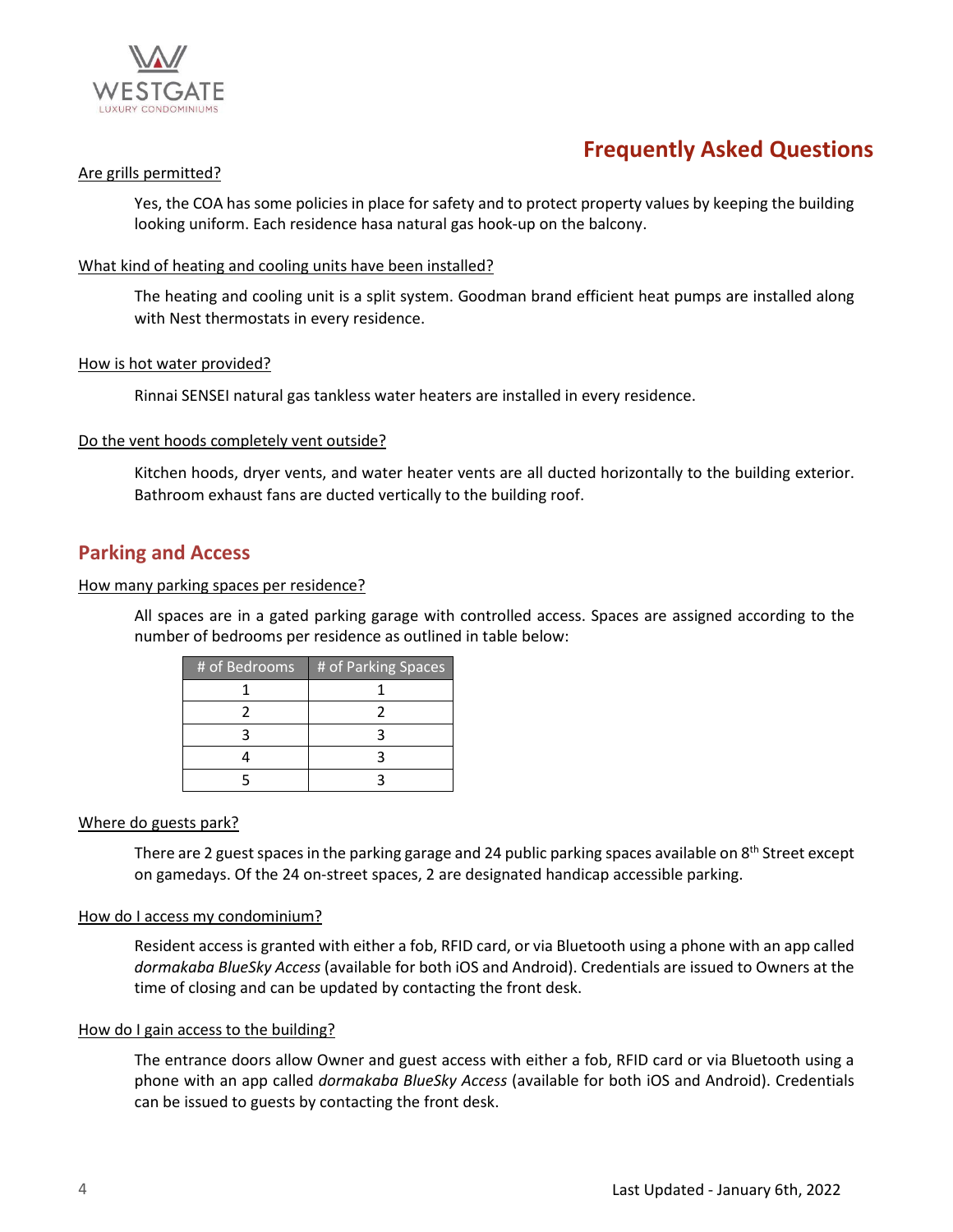

### **Sales and Rentals**

### How much is the sales deposit?

At the time of execution of a Purchase and Escrow Agreement, a deposit of twenty percent (20%) of the purchase price is required. The deposit will be held in escrow and applied to the purchase price at closing.

### Do you allow for a financing contingency?

No.

### May I rent my residence?

Yes, The COA documents allow it. Since WestGate is located in the TO Downtown-Campus District, shortterm rentals are "Permitted by Right". A license is needed from the City of Tuscaloosa and certain restrictions apply [\(https://www.tuscaloosa.com/str\)](https://www.tuscaloosa.com/str).

### **Condominium Owners' Association (COA)**

### How much are the projected monthly dues?

The following numbers are good estimates for planning purposes:

| # of Bedrooms | <b>Estimated Monthly Dues</b> |
|---------------|-------------------------------|
|               | \$501 - \$667                 |
|               | \$667 - \$1,083               |
|               | $$1,141 - $1,148$             |
|               | $$1,136 - $1,303$             |
|               | $$1,438 - $1,742$             |

### What is included in the COA monthly dues?

COA monthly dues pay for property and other COA insurance policies; building maintenance, repair and custodial services; landscaping and pest control services; utilities described in the next section below; and gameday activities such as catering and security.